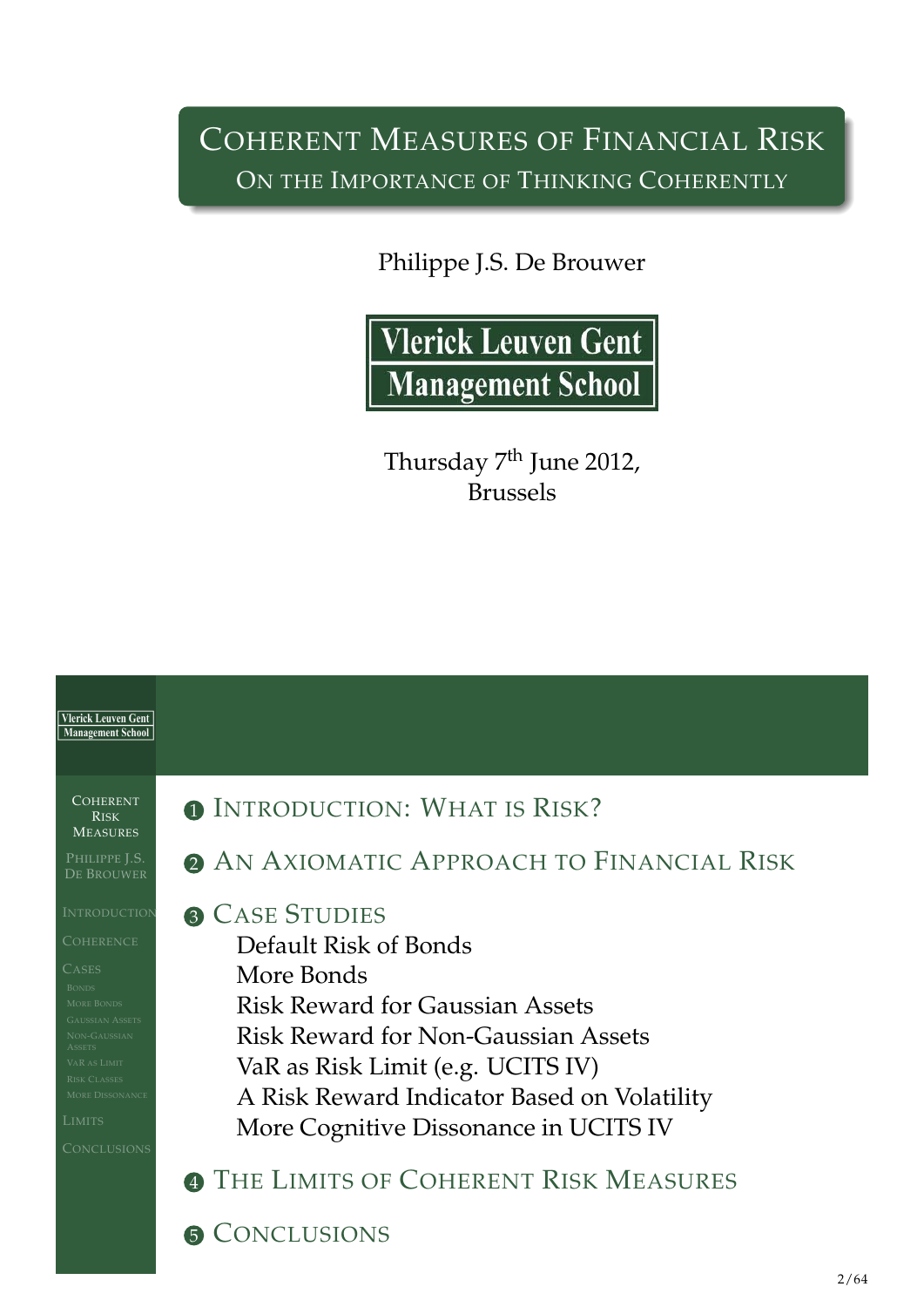#### SECTION<sub>1</sub> **Vlerick Leuven Gent Management School**

COHERENT RISK MEASURES

PHILIPPE J.S. DE BROUWER

#### **INTRODUCTION**

# INTRODUCTION: WHAT IS RISK?

## <span id="page-1-0"></span>THINKING ABOUT FINANCIAL RISK **Vlerick Leuven Gent** Management School COHERENT RISK • ca. 300 BCE MEASURES • No Risks, No Rewards (Ecclesiastes 11:1-6) PHILIPPE J.S. • Diversify your investments (Ecclesiastes 11:1-2) **INTRODUCTION** • diversification reduces risk (Bernoulli 1738) • variance could be a measure for economic risk (Fisher 1906) • use mean and variance in utility (Marschak 1938) • [mean-variance criterion \(Ma](#page-1-0)rkowitz 1952a) • semi-variance is better (Markowitz 1959) • [semi-varianc](#page-1-0)[e relative to](#page-23-0) investment goal is "more plaus[ible than va](#page-23-1)[ria](#page-22-2)nce" (Markowitz 1991)  $S := E[\min(0, R - c)^2]$  $S := E[\min(0, R - c)^2]$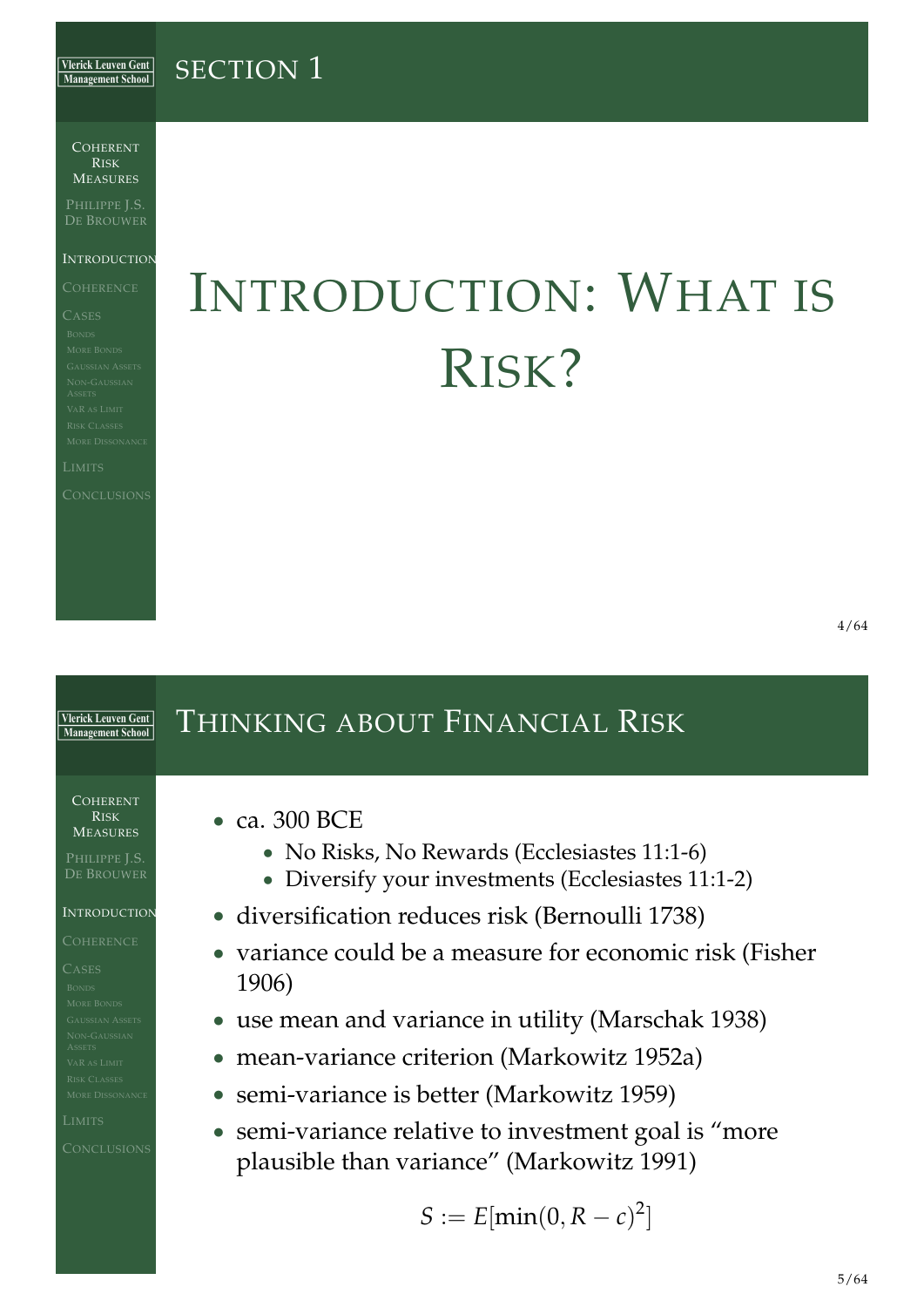#### DEFINING FINANCIAL RISK **Vlerick Leuven Gent Management School**

COHERENT RISK MEASURES

PHILIPPE J.S. DE BROUWER

#### **INTRODUCTION**

• Markowitz (1952a): variance is ok, because there is no important utility function that is compliant with semi-variance that is not compliant with variance.

• HOWEVER, risk is relative to investment goal (see Markowitz (1952b) and De Brouwer (2009))  $\Rightarrow$  utility is compliant with *S* and not with variance (*VAR*)

## SOME DEFINITIONS I **Vlerick Leuven Gent Management School** COHERENT RISK MEASURES DEFINITION 1 PHILIPPE J.S.  $V =$  the set of the real valued stochastic variables **INTRODUCTION**  $X := a$  stochastic variable, with *x* a realization  $E[X] :=$  the expected value of a stochastic variable  $X$  $f_X :=$  its probability density function (pdf)  $F_X$  $F_X$  := its cumulative distribution function  $f^{-1}(.) :=$  the inverse of function f  $\alpha := a$  probability  $\in [0, 1]$  $P :=$  the absolute return "profit" ( $P \in V$ )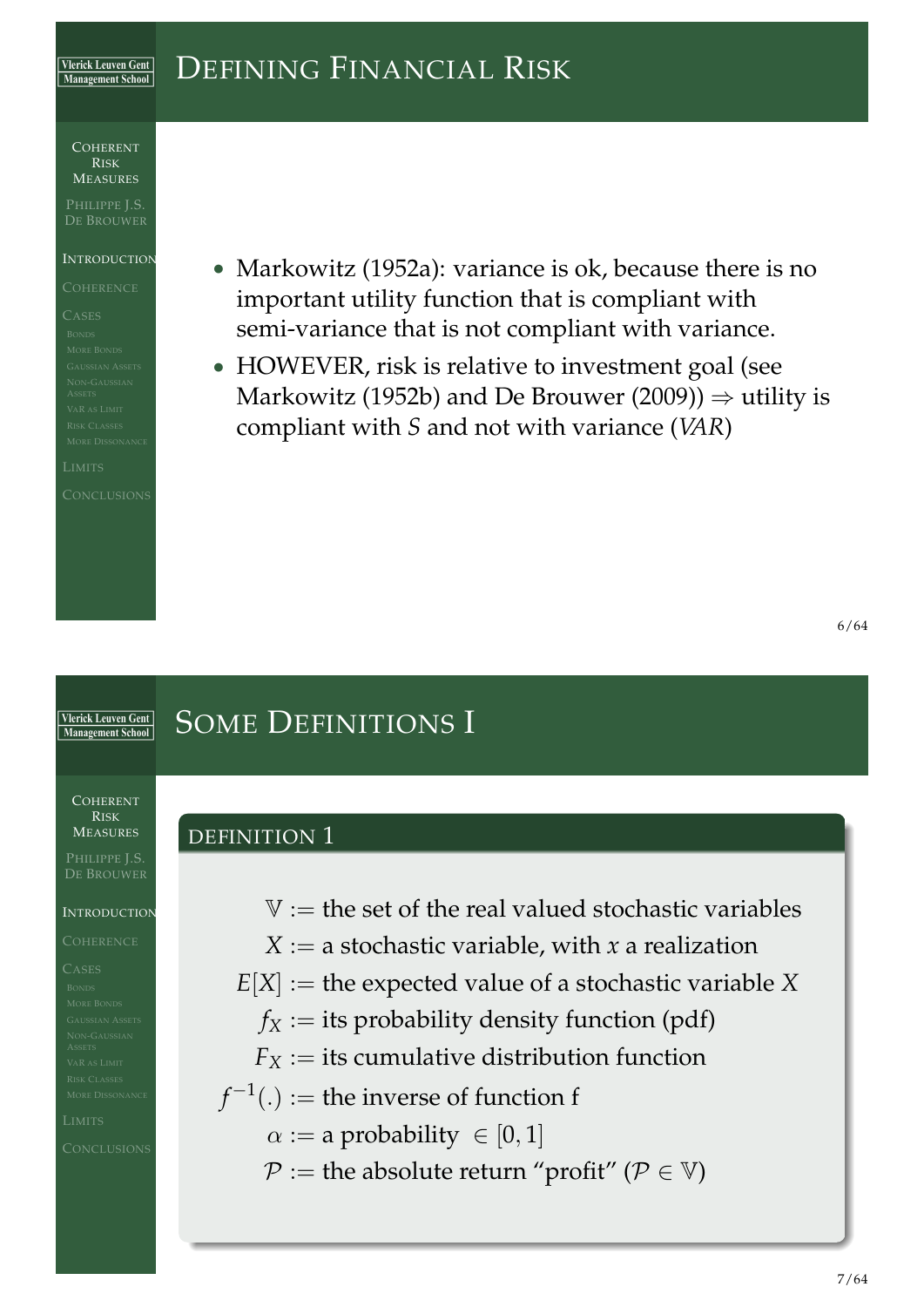#### SOME DEFINITIONS II **Vlerick Leuven Gent** Management School

COHERENT RISK MEASURES

PHILIPPE J.S.

**INTRODUCTION** 

DEFINITION 2 (STANDARD DEVIATION)

 $\sigma:=$  standard deviation  $=$ √ *VAR*

## DEFINITION 3 (QUANTILE FUNCTION)

 $Q_X(\alpha) := F_X^{-1}$  $X_X^{-1}(\alpha) = \inf\{x \in \mathbb{R} : \alpha \le F_X(x)\}$ 

## SOME DEFINITIONS III **Vlerick Leuven Gent** Management School COHERENT RISK MEASURES PHILIPPE J.S. DEFINITION 4 (VALUE-AT-RISK) **INTRODUCTION**  $VaR_{\alpha}(P) := -Q_{\mathcal{P}}(\alpha)$  $=$  –(the best of the  $\alpha$ 100% worst outcomes of  $P$ )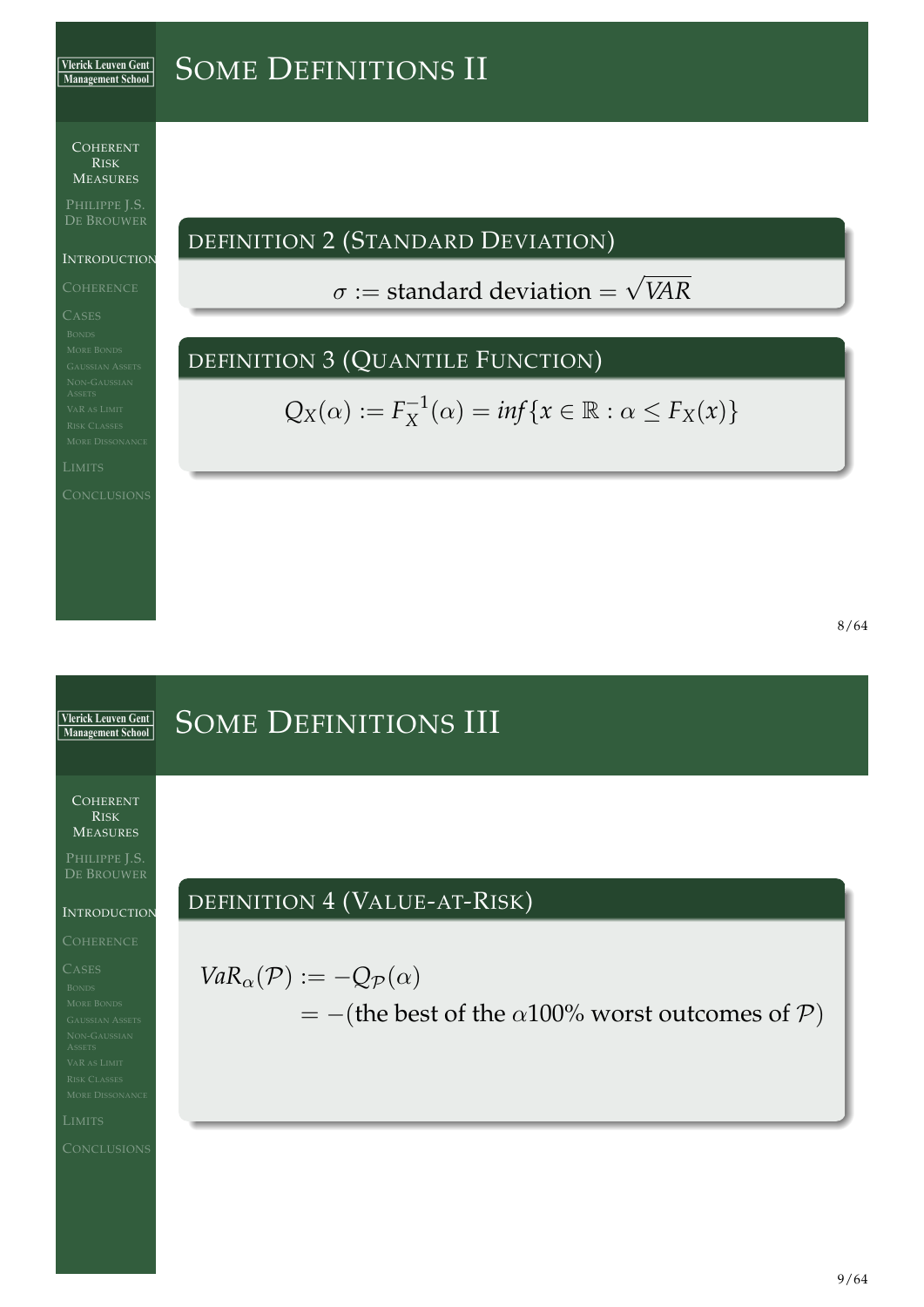#### SOME DEFINITIONS IV **Vlerick Leuven Gent** Management School

 $ES$ 

COHERENT RISK MEASURES

## PHILIPPE J.S.

**INTRODUCTION** 

## DEFINITION 5 (EXPECTED SHORTFALL)

$$
\begin{aligned} \n\chi_{(\alpha)}(\mathcal{P}) &= -\frac{1}{\alpha} \int_0^\alpha \mathcal{Q}(p) \, \mathrm{d}p \\ \n&= -\frac{1}{\alpha} \int_0^\alpha \text{VaR}_{(\alpha)}(\mathcal{P})(\mathfrak{p}) \, \mathrm{d}\mathfrak{p} \\ \n&= -\frac{1}{\alpha} \int_{-\infty}^{\mathcal{Q}_{\mathcal{P}}(\alpha)} f_{\mathcal{P}}(\mathfrak{p}) \, \mathrm{d}\mathfrak{p} \\ \n&= -(\text{average of the worst } 100\alpha\% \text{ realizations}) \n\end{aligned}
$$

#### SOME DEFINITIONS V **Vlerick Leuven Gent** Management School COHERENT Probability Density Function Probability Density Function RISK MEASURES PHILIPPE J.S. INTRODUCTION Std.Dev Std.Dev.  $\leftarrow$ VaR VaR  $-400 - 300$  $-4$  $-3$   $\mathbb{R}$  -2  $-1$  $\,$  0  $\,1$  $\overline{2}$  $\overline{3}$  $\overline{4}$  $-2$  $-1$  $\mathsf 0$  $\,1$  $\overline{2}$  $\overline{\mathbf{3}}$  $\overline{4}$  $V_{ES}$ **S**

FIGURE 1: Interpretation of ES, VaR and  $\sigma$ .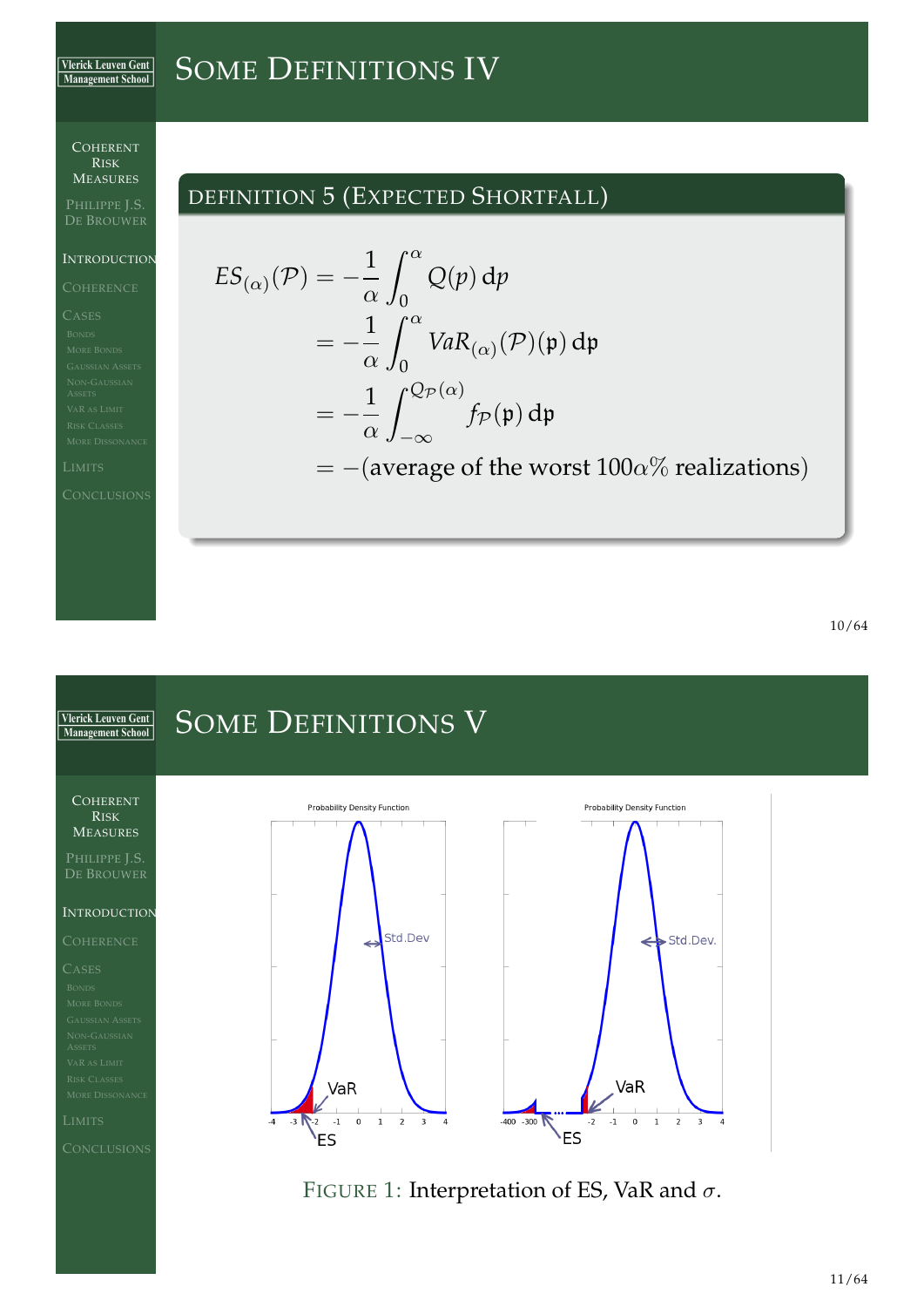#### **Vlerick Leuven Gent** SECTION 2 **Management School**

COHERENT RISK MEASURES

PHILIPPE J.S. DE BROUWER

#### **COHERENCE**

# AN AXIOMATIC APPROACH TO FINANCIAL RISK

### A SET OF AXIOMS **Vlerick Leuven Gent** Management School PROPOSED BY ARTZNER, DELBAEN, EBER, AND HEATH (1997) COHERENT RISK DEFINITION 6 (COHERENT RISK MEASURE) MEASURES PHILIPPE J.S. A function  $\rho : \mathbb{V} \mapsto \mathbb{R}$  is called a **coherent risk measure** if and only if **INTRODUCTION** <sup>1</sup> **[monotonous](#page-22-5)**: ∀*X*, *Y* ∈ V : *X* ≤ *Y* ⇒ ρ(*X*) ≥ ρ(*Y*) **COHERENCE** 2 **sub-additive**:  $\forall X, Y, X + Y \in \mathbb{V}: \rho(X + Y) \leq \rho(X) + \rho(Y)$ 3 **[positively homogeneous](#page-5-0)**:  $∀a > 0$  and  $∀X, aX ∈ V : \rho(aX) = a\rho(X)$ 4 **[translation invariant](#page-5-0)**:  $\forall a > 0$  and  $\forall X \in \mathbb{V}: \rho(X + a) = \rho(X) - a$ **Law-invariance under P**:

<span id="page-5-0"></span> $\forall X, Y \in \mathbb{V}$  and  $\forall t \in \mathbb{R} : P[X \leq t] = P[Y \leq t] \Rightarrow \rho(X) = \rho(Y)$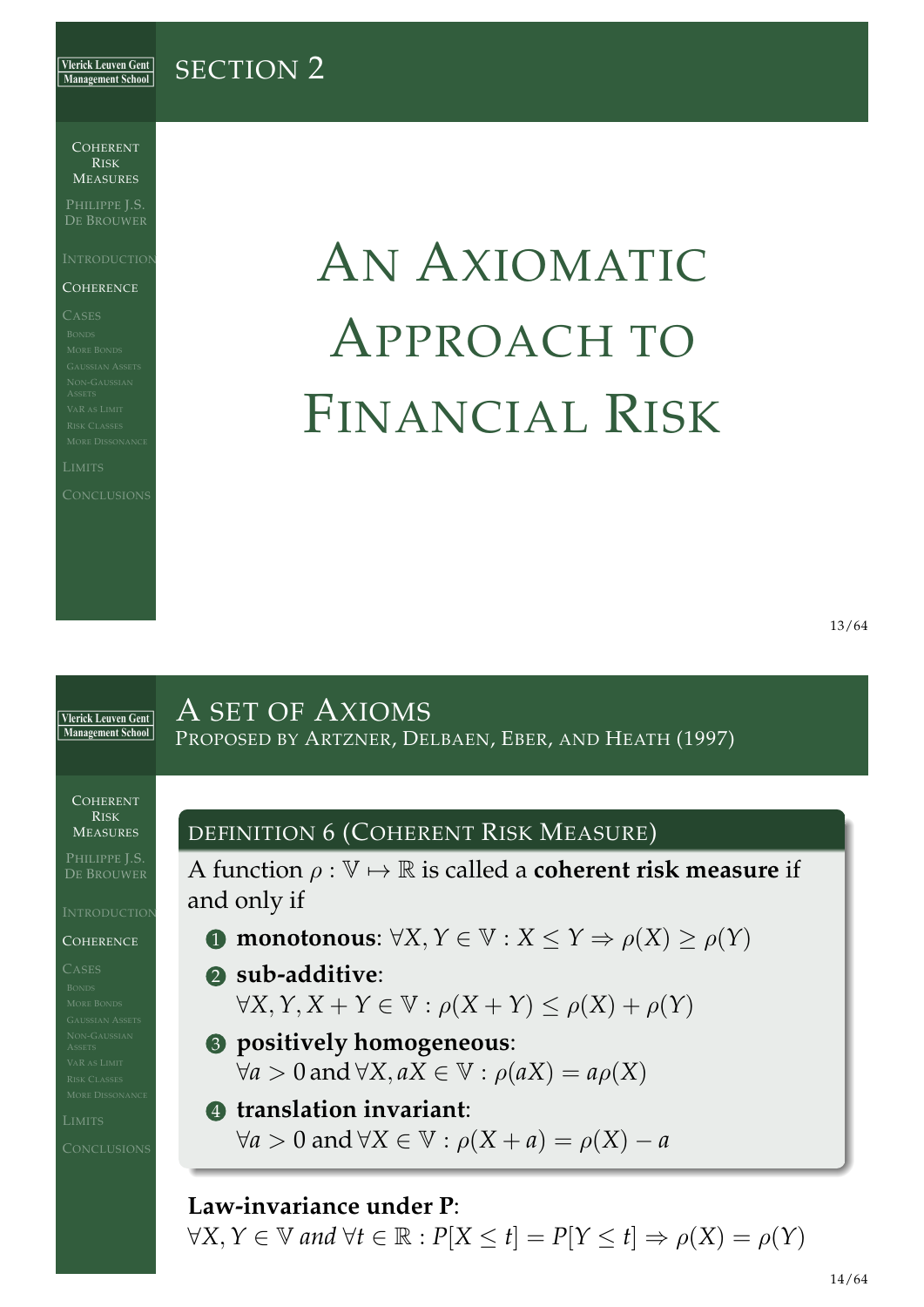#### WHICH RISK MEASURE IS COHERENT? **Vlerick Leuven Gent** Management School

COHERENT RISK MEASURES

PHILIPPE J.S.

**COHERENCE** 

- VAR (or volatility) is not coherent because it is not monotonous (trivial)
- VaR is not coherent, because it is not sub-additive (Artzner, Delbaen, Eber, and Heath 1999)
- ES is coherent (Pflug 2000)
- . . . but who should care?

#### **Vlerick Leuven Gent** SECTION 3 Management School

COHERENT RISK MEASURES

PHILIPPE J.S.

#### $C$ ASES

# <span id="page-6-0"></span>CASE STUDIES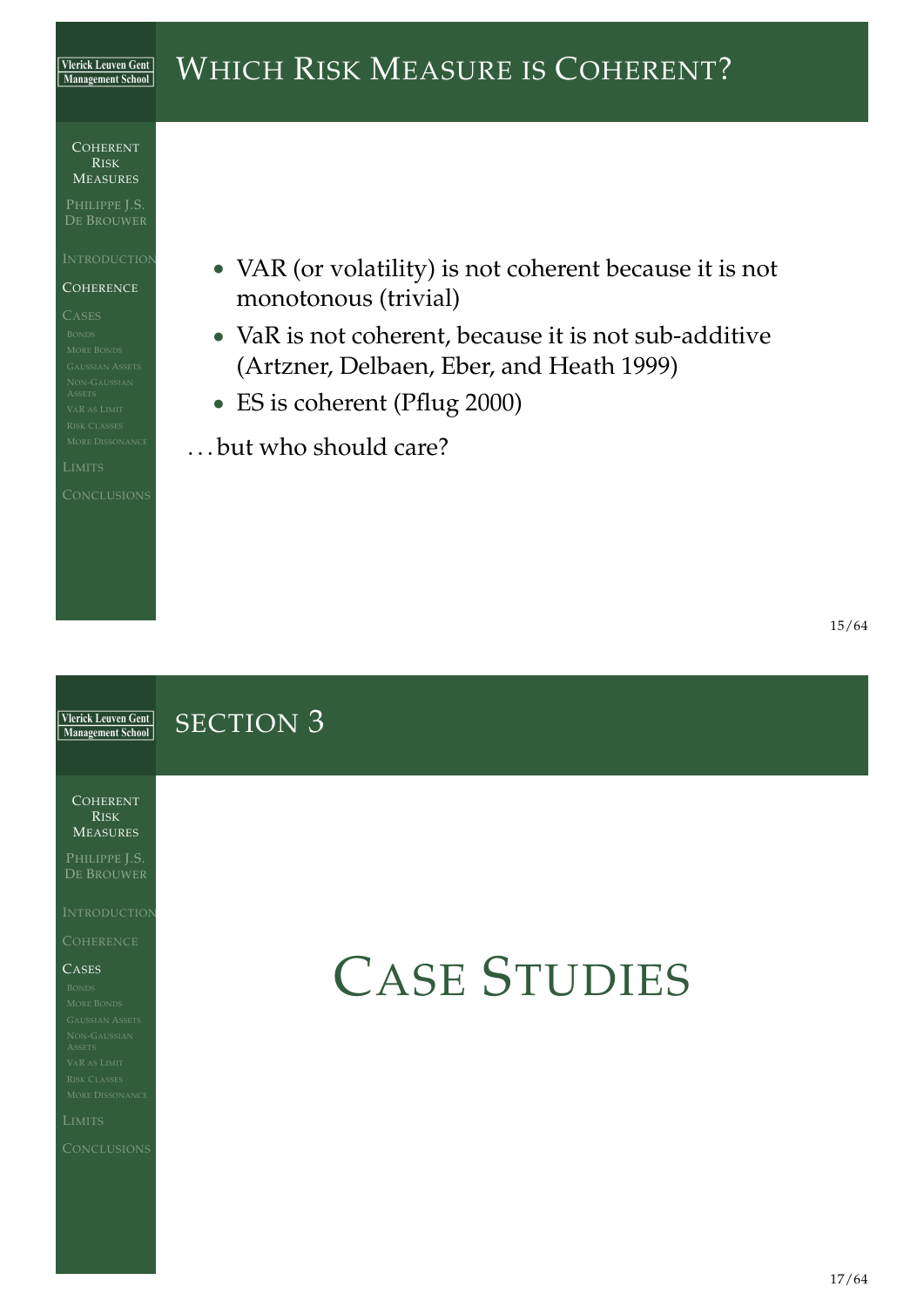### CASE 1 TWO BONDS

COHERENT RISK MEASURES

PHILIPPE J.S. DE BROUWER

## EXAMPLE 1 (ONE BOND)

Assume one bond with a 0.7% probability to default in one year in all other cases it pays 105% in one year. What is the *VaR*?

[A] The 1% VaR is −5% ⇒ VaR spots **no** risk!

## EXAMPLE 2 (TWO INDEPENDENT BONDS)

Consider two identical bonds with the same parameters, but independently distributed. What is the *VaR* now?

[A] The 1% VaR of the diversified portfolio is 47.5%!

<span id="page-7-0"></span>19/64

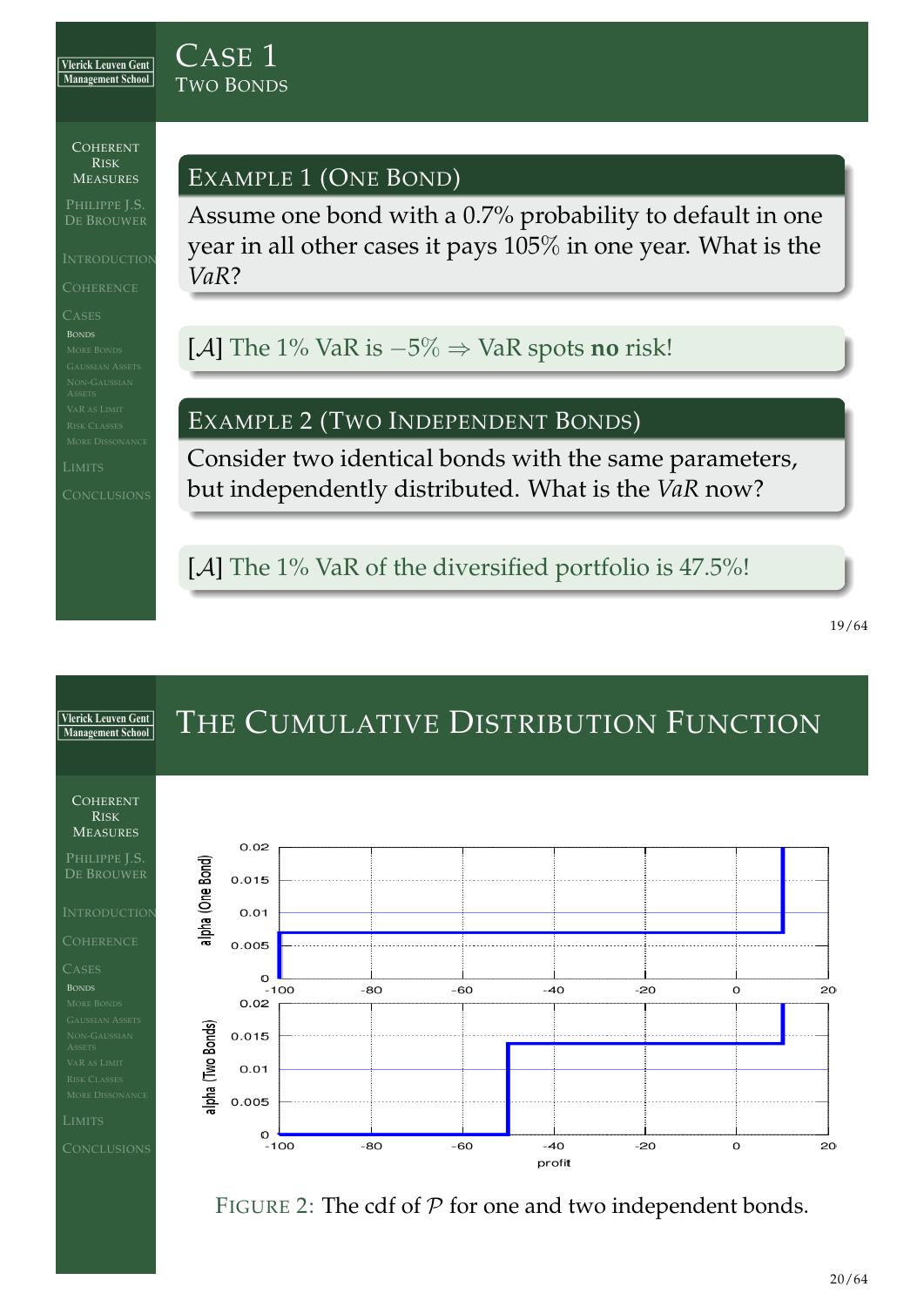#### **Vlerick Leuven Gent** CONTINUITY IN  $\alpha$ **Management School**



### CASE 1 **Vlerick Leuven Gent** Management School BONUS EXAMPLE COHERENT RISK MEASURES EXAMPLE 3 (THE EVIL BANKER'S FIRST DILEMMA) PHILIPPE J.S. Consider an Evil Banker who has to compose a portfolio for **INTRODUCTION** his private client. If there is at least one default in the portfolio, then the banker will loose that client. How can our banker minimize his work and maximize his income? [A] The Evil Banker should minimize the probability that at least one bond defaults. This is: *N*  $P[\text{one default}] = 1 - (0.7)^N.$  $P[\text{at least one default}] = 1 - \prod$ *n*=1 The optimal value is hence  $N = 1$ .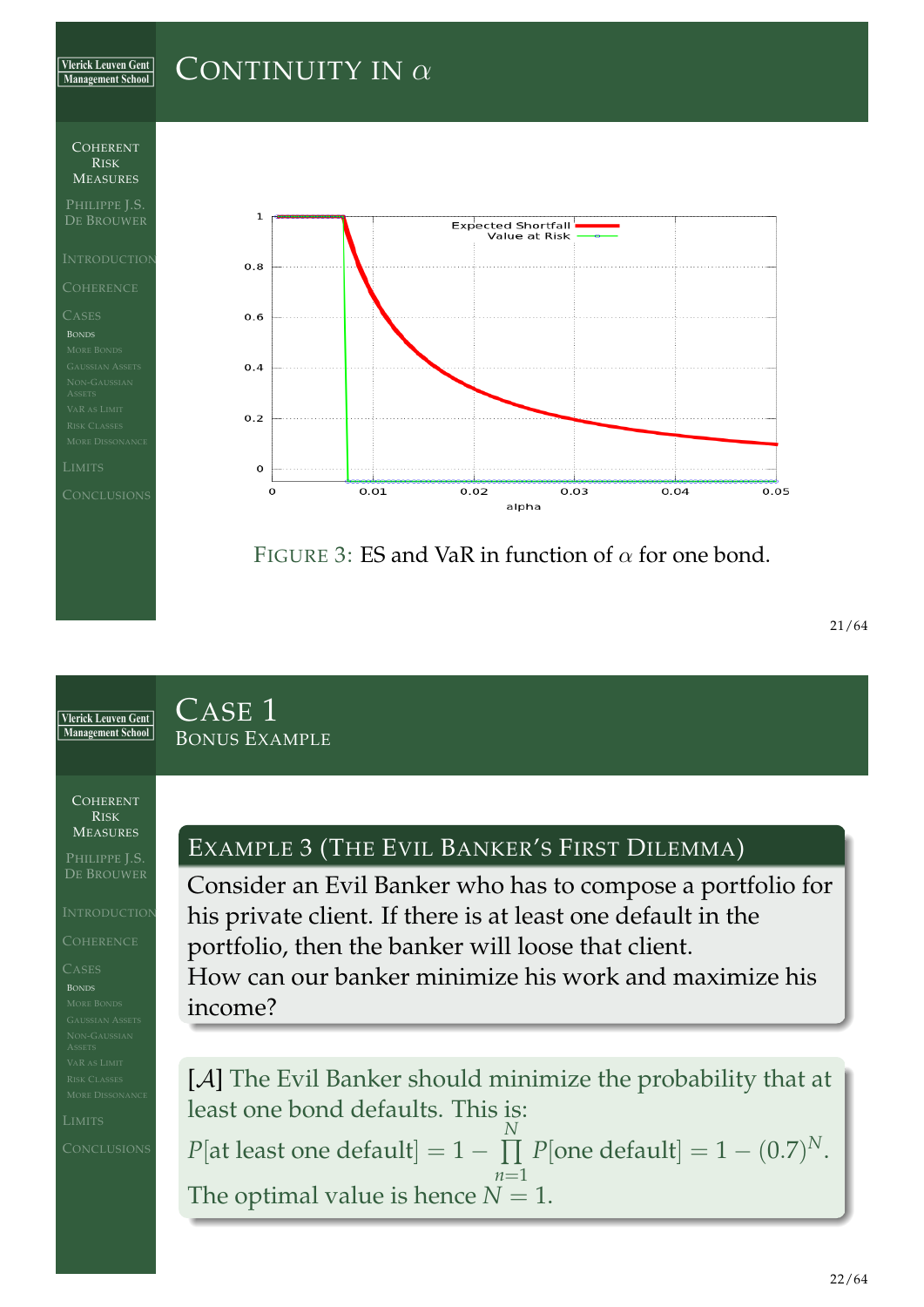CASE 1

BONUS EXAMPLE

COHERENT RISK MEASURES

PHILIPPE J.S. DE BROUWER

## EXAMPLE 4 (THE EVIL BANKER'S SECOND DILEMMA)

Consider an Evil Banker who hast to comply with Basel III, hence uses for assessing market risk *VaR*. Being Evil he does not care about the size of a bailout. So how does he minimize VaR?

[A] One bond is optimal. However, *VaR* only informs that there is 1% chance that the loss will be higher than the VaR. The Evil Banker does not care, but the society should care about the size of an eventual bailout.

<span id="page-9-0"></span>CASE 2 **Vlerick Leuven Gent** Management School MORE BONDS COHERENT RISK MEASURES PHILIPPE J.S. DE BROUWER **INTRODUCTION** EXAMPLE 5 (N INDEPENDENT BONDS) Consider now an increasing number of independent bonds MORE BONDS with the same parameters as in previous example. Trace the risk surface.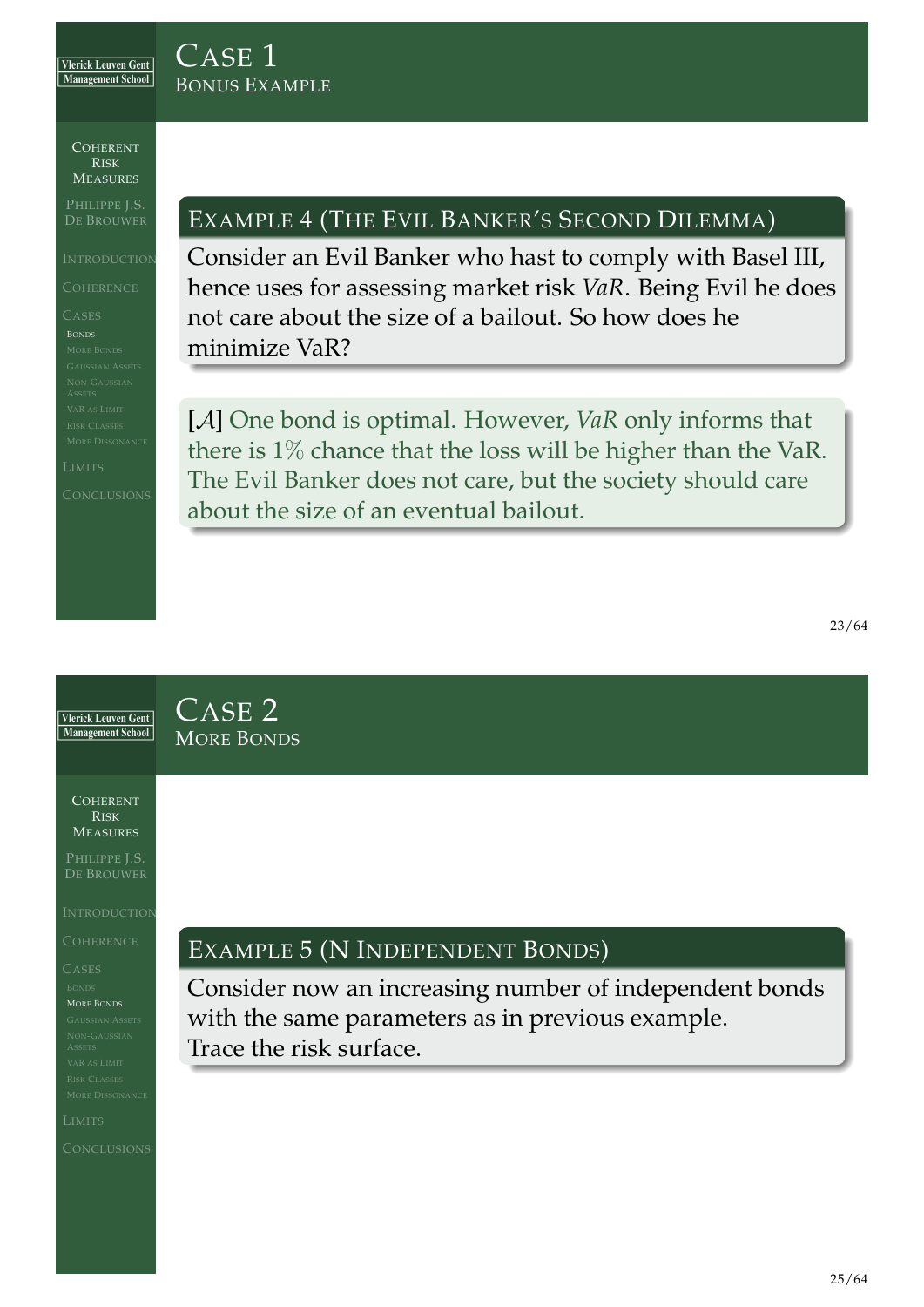



FIGURE 5: The result on the risk surface.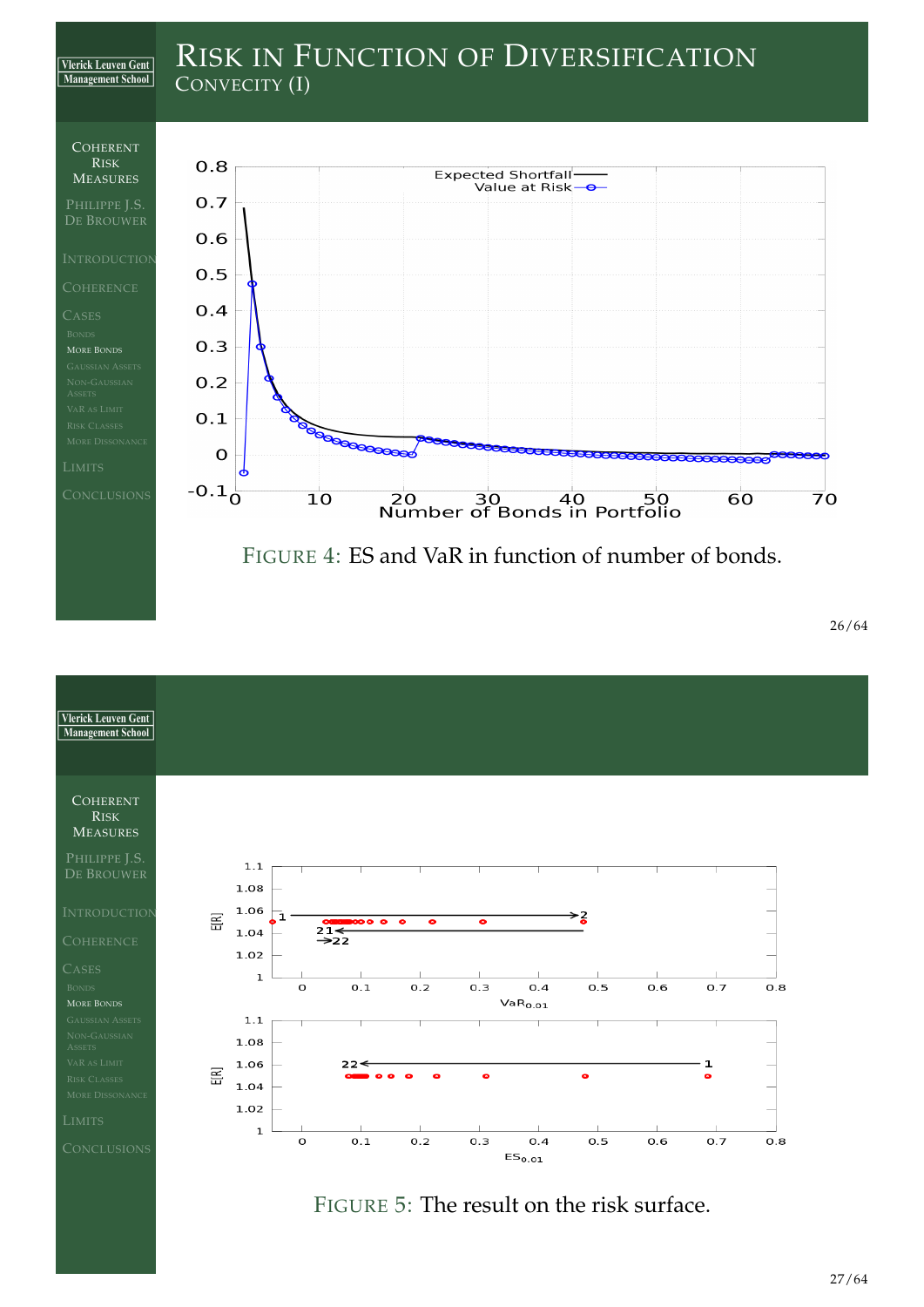COHERENT RISK MEASURES

PHILIPPE J.S.

EXAMPLE 6 (THREE GAUSSIAN ASSETS)

Consider three assets (or asset classes) that are all Gaussian (or at least elliptically) distributed and consider a risk-reward optimization



<span id="page-11-0"></span>FIGURE 6: Portfolios in the risk/reward plane.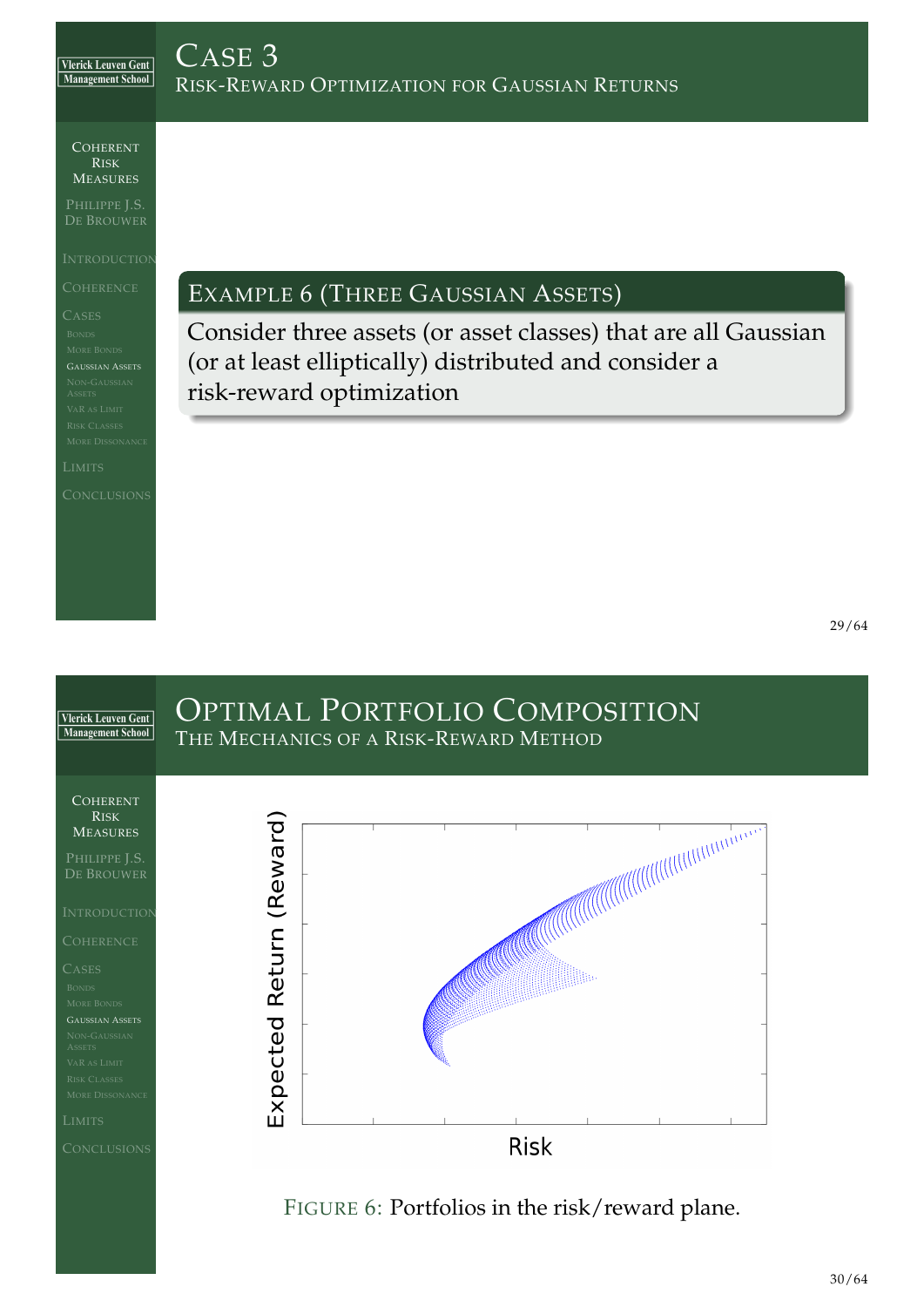



Note that for Gaussian assets  $\sigma$ , *VaR* and *ES* lead to the same optimal portfolios.

<span id="page-12-0"></span>31/64

<span id="page-12-1"></span>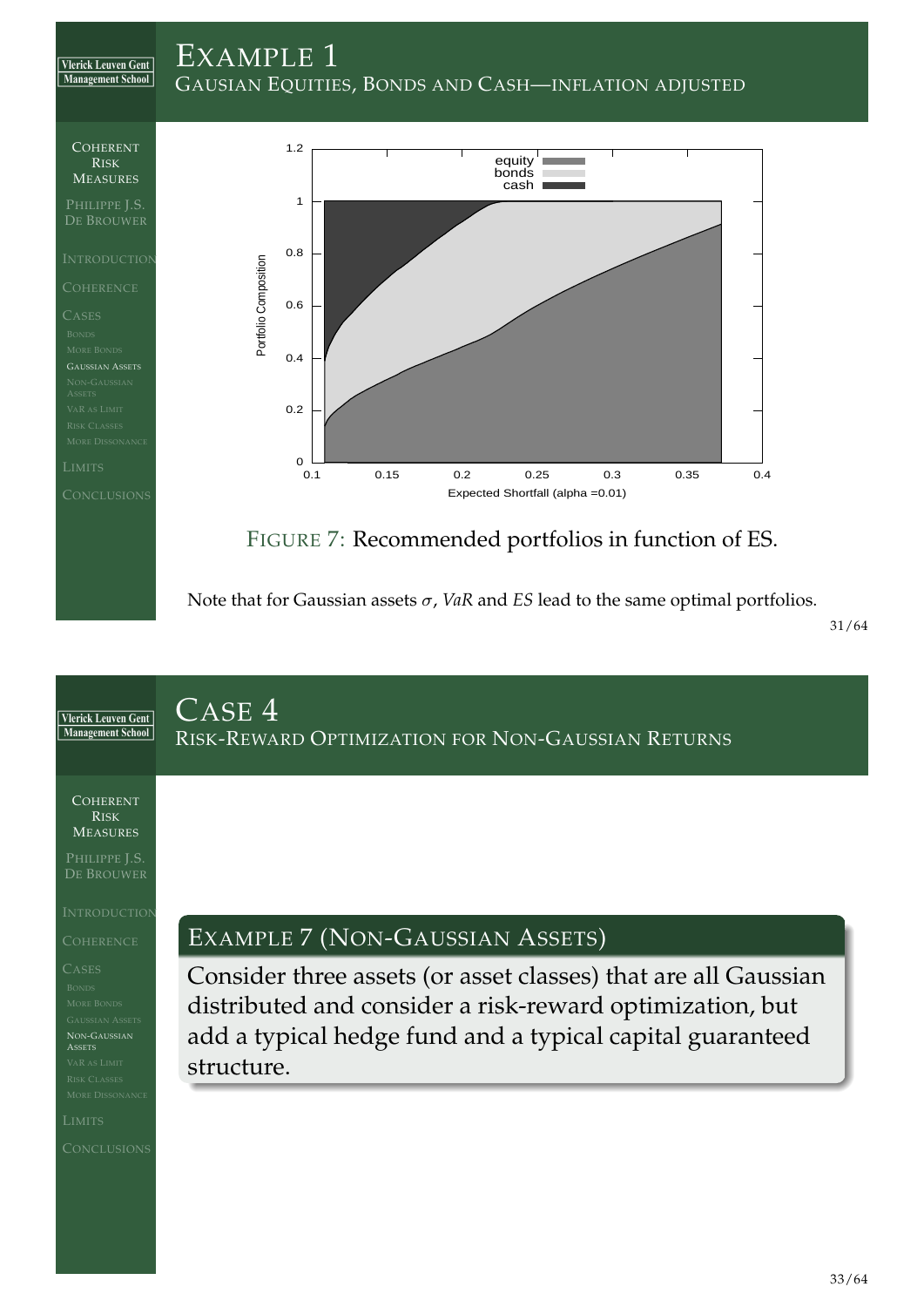## CASE 4: NON-GAUSSIAN ASSETS

THE PDFS



**Vlerick Leuven Gent** Management School

PHILIPPE J.S.

NON-GAUSSIAN **ASSETS** 



FIGURE 8: The pdfs in the example (the y-axis for the structured fund is truncated—this investment is a long call plus a deposit).

34/64

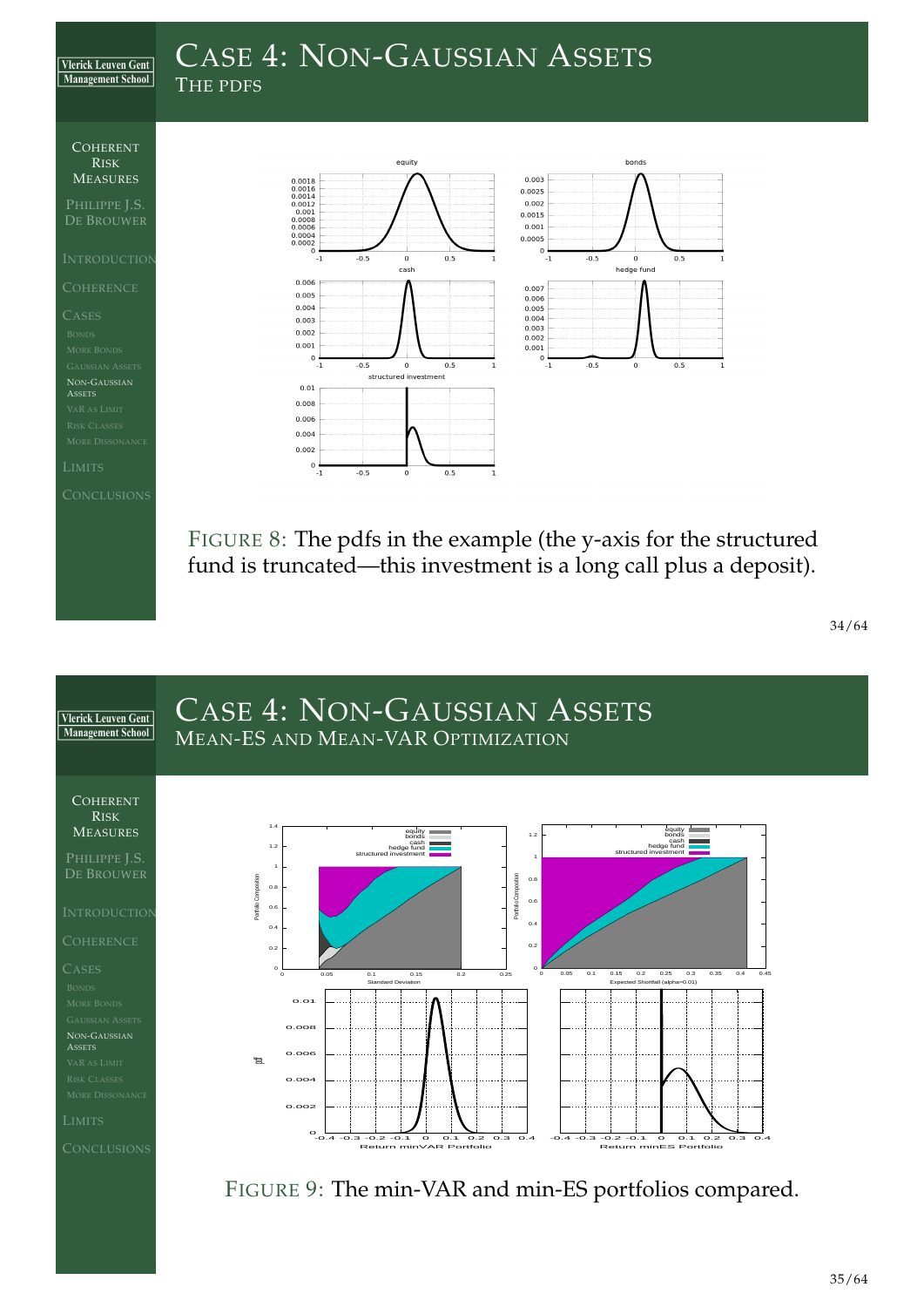## CASE 5 I VAR AS RISK LIMIT (UCITS IV)

COHERENT RISK MEASURES

PHILIPPE J.S. DE BROUWER

For UCITS that are not managed relative to a benchmark UCITS IV defines the "Absolute VaR" limit:

 $VaR<sub>UCTS</sub> < 20\%$ *NAV* 

## EXAMPLE 8 (RISKY BET FUND)

Consider a structured fund that will pay on one year time 105% of the initial investment (assume that it pays the capital back plus a coupon of 5% in one year), except if company X defaults in that year, then it pays  $0\%$ . We estimate the probability that company X defaults in one year to equal 0.7%.

The *VaRUCITS* is −5%, so this is perfectly acceptable according to the General Guidelines of CESR/10-788.

37/64

**Vlerick Leuven Gent** Management School

## CASE 5 II VAR AS RISK LIMIT (UCITS IV)

COHERENT RISK MEASURES

PHILIPPE J.S.

## EXAMPLE 9 (BETTER DIVERSIFIED FUND)

Consider a structured fund that will pay on one year time  $105\%$  of the initial investment, if either company X or Y defaults then it pays 52.5% of the initial investment, and if both companies X and Y default then it pays zero. We estimate the default probability of both company X and Y to equal 0.7%, and their default possibility is independently distributed.

The *VaRUCITS* is 47.5%, so this is not acceptable according to the General Guidelines of CESR/10-788.

<span id="page-14-0"></span>Note: the same holds for the VaR limit in Basel II ICAAP. Examples: Lehman Brothers, Dexia, ...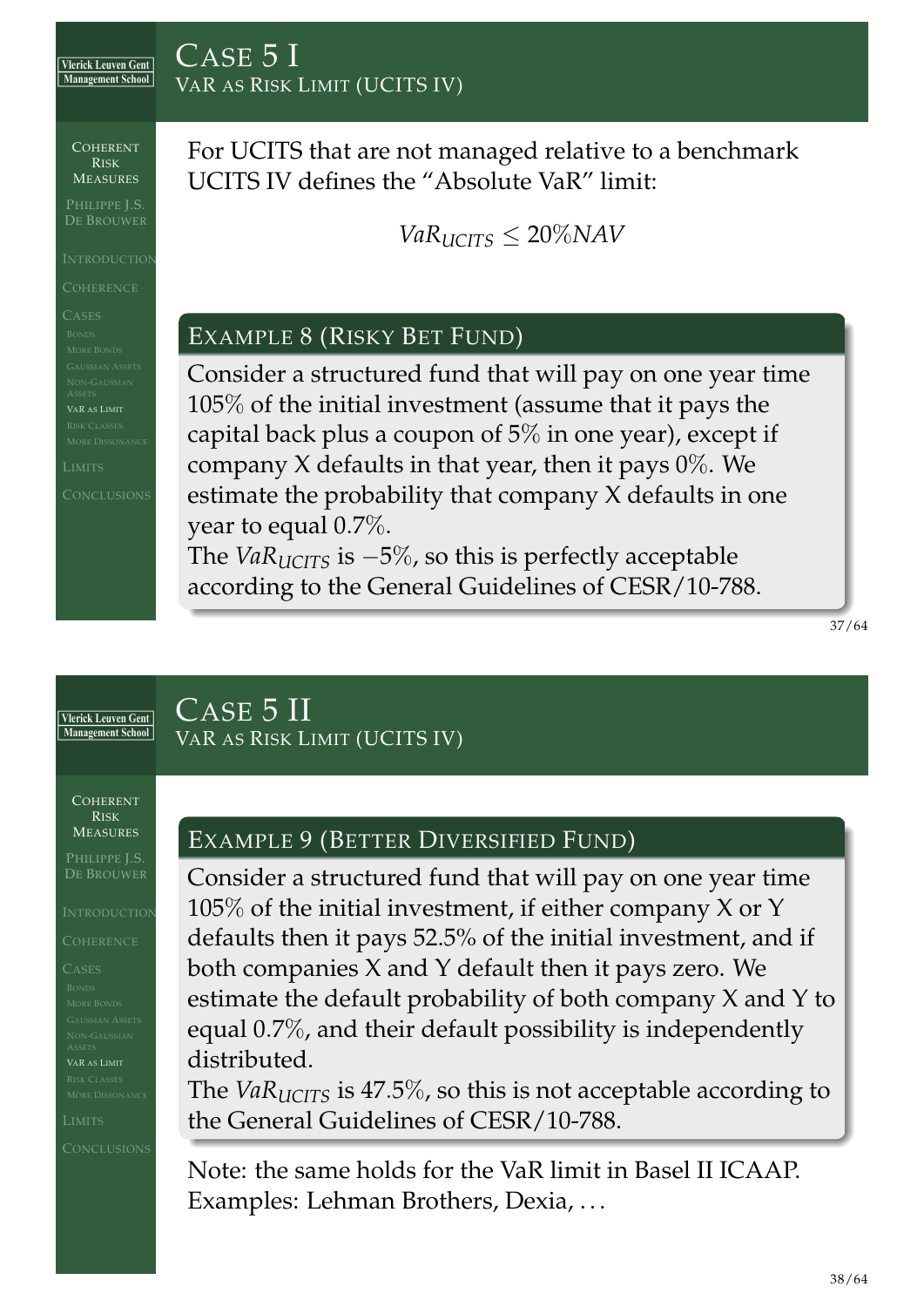COHERENT RISK MEASURES

**Vlerick Leuven Gent** Management School

PHILIPPE J.S. DE BROUWER

## UCITS IV defines the "Risk Reward Indicator" as follows.

|               | risk class volatility equal or above volatility less than |          |
|---------------|-----------------------------------------------------------|----------|
|               | $0\%$                                                     | 0.5%     |
| $\mathcal{D}$ | 0.5%                                                      | 2.0%     |
| 3             | $2.0\%$                                                   | $5.0\%$  |
| 4             | $5.0\%$                                                   | $10.0\%$ |
| 5             | 10.0%                                                     | $15.0\%$ |
| 6             | 15.0%                                                     | $25.0\%$ |
|               | $25.0\%$                                                  |          |

RISK CLASSES

TABLE 1: The "risk classes" as defined by CESR in CESR/10-673, pg. 7, in the same document the risk classes are *also* referred to as "risk and reward indicator".

<span id="page-15-0"></span>40/64

## CASE 6 **Vlerick Leuven Gent** Management School A RISK REWARD INDICATOR BASED ON VOLATILITY (UICTS IV) COHERENT RISK MEASURES PHILIPPE J.S. DE BROUWER **INTRODUCTION** EXAMPLE 10 (RISK CLASSIFICATION) Assume the assets from Example 1 plus one "risky bond" (this could also be a structured fund based on a digital option) that has a probability of 1% to loose 15% and a probability of 99% to gain 5%. Then consider the risk class as defined by [C](#page-12-1)ESR/10-673. The results are as in Table 2. [R](#page-6-0)ISK CLASSES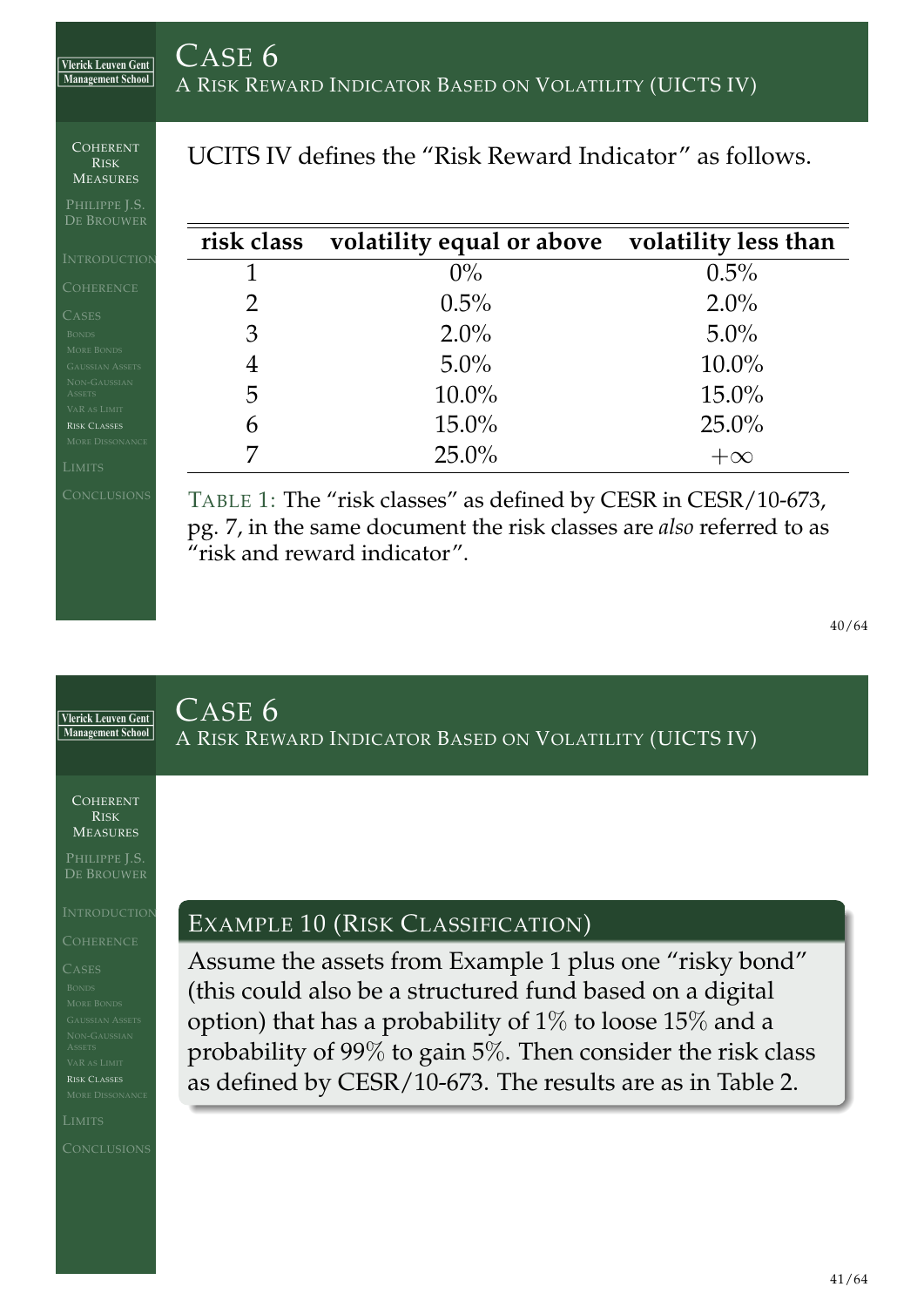| CASE 6 |                                                        |  |
|--------|--------------------------------------------------------|--|
|        | A RISK REWARD INDICATOR BASED ON VOLATILITY (UICTS IV) |  |

| COHERENT<br><b>RISK</b>                                                                                                                      |                                                                                                                                                                                                                                                                                                                                                                                                       |                |          |                    |
|----------------------------------------------------------------------------------------------------------------------------------------------|-------------------------------------------------------------------------------------------------------------------------------------------------------------------------------------------------------------------------------------------------------------------------------------------------------------------------------------------------------------------------------------------------------|----------------|----------|--------------------|
| <b>MEASURES</b>                                                                                                                              | portfolio                                                                                                                                                                                                                                                                                                                                                                                             | risk class     | $\sigma$ | ES <sub>0.01</sub> |
| PHILIPPE J.S.<br>DE BROUWER                                                                                                                  | equity                                                                                                                                                                                                                                                                                                                                                                                                | 6              | 0.2000   | 0.4123             |
| <b>INTRODUCTION</b>                                                                                                                          | bonds                                                                                                                                                                                                                                                                                                                                                                                                 | 5              | 0.1200   | 0.2660             |
| <b>COHERENCE</b>                                                                                                                             | hedge fund                                                                                                                                                                                                                                                                                                                                                                                            | 5              | 0.1062   | 0.5482             |
| <b>CASES</b>                                                                                                                                 | structured investment                                                                                                                                                                                                                                                                                                                                                                                 | 4              | 0.0671   | 0.0000             |
| <b>BONDS</b>                                                                                                                                 | risky bond                                                                                                                                                                                                                                                                                                                                                                                            | $\overline{2}$ | 0.0198   | 0.1500             |
| <b>MORE BONDS</b><br><b>GAUSSIAN ASSETS</b>                                                                                                  | mix $1/2$ equity + $1/2$ bonds                                                                                                                                                                                                                                                                                                                                                                        | 5              | 0.1173   | 0.2223             |
| NON-GAUSSIAN<br><b>ASSETS</b><br><b>VAR AS LIMIT</b><br><b>RISK CLASSES</b><br><b>MORE DISSONANCE</b><br><b>LIMITS</b><br><b>CONCLUSIONS</b> | TABLE 2: The risk classes for Example 3. CESR/ESMA's method<br>considers the hedge fund that has roughly a 2.5% probability of<br>loosing about 50% of its value is in the same risk class as a bond<br>fund. A structured fund that has no risk to lose something ends<br>up in the fourth risk class, but the risky bond that has a $1\%$<br>probability of loosing 15% is considered as very safe! |                |          |                    |

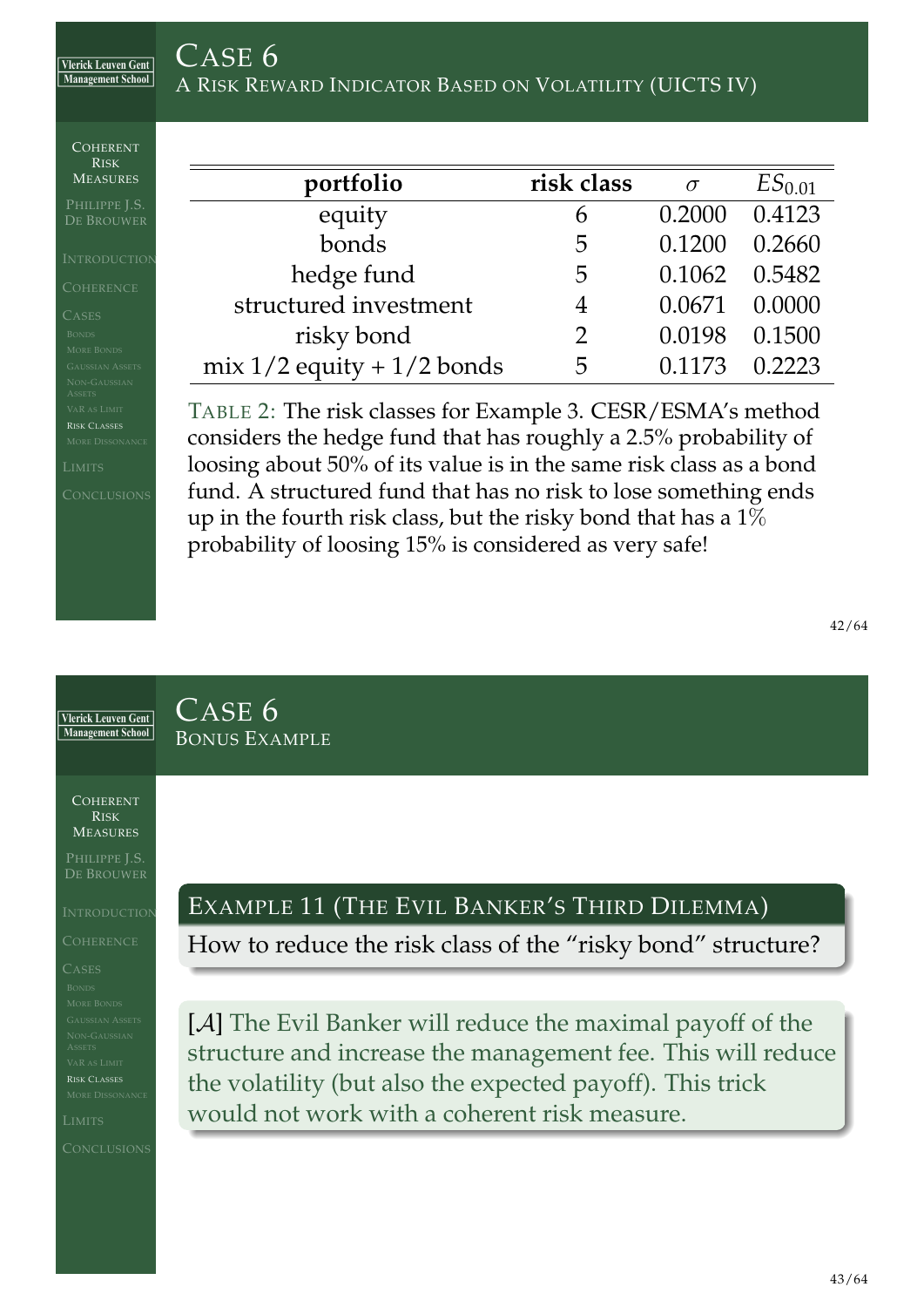COHERENT RISK MEASURES

PHILIPPE J.S. DE BROUWER

MORE DISSONANCE

risk limit, based on VaR

⇐⇒ risk classification, based on standard deviation

## EXAMPLE 12

Consider a structured fund that offers a 1% probability to loose 21% and a 99% probability to gain 5%. Such fund would not be possible, because its 1% *VaR*<sub>*UCITS*</sub> would be 21% (exceeding the limit and being classified as "too risky"). Its volatility is 2.5870%, that is only risk class 3, hence considered as safer than bonds—from our example, in the middle of the spectrum, and perfectly acceptable.

<span id="page-17-0"></span>**Vlerick Leuven Gent** SECTION 4 Management School COHERENT RISK MEASURES PHILIPPE J.S. THE LIMITS OF **INTRODUCTION** COHERENT RISK M[EASU](#page-17-0)RES [L](#page-11-0)IMITS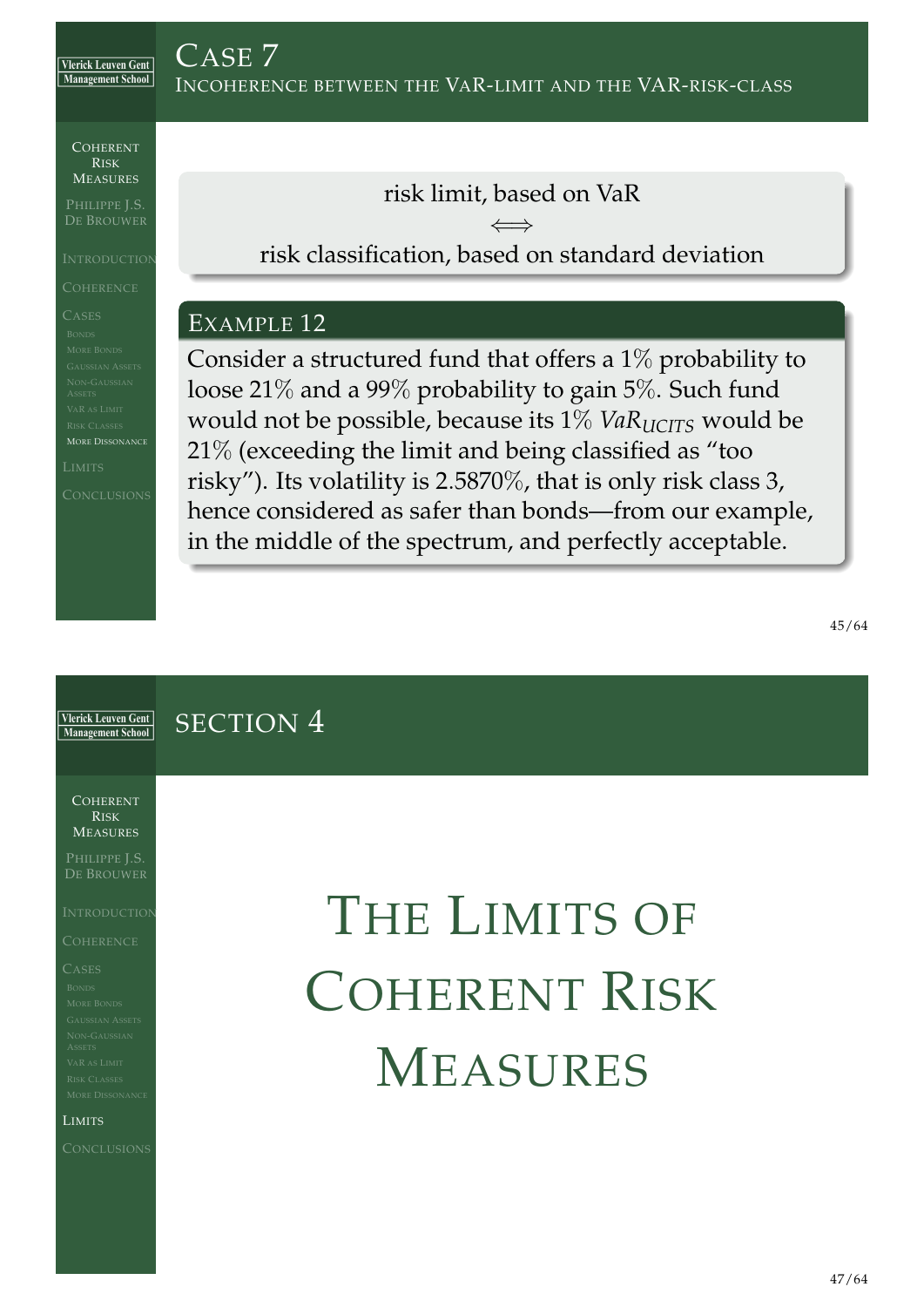## THE LIMITS OF COHERENT RISK MEASURES **LIQUIDITY**

COHERENT RISK MEASURES

PHILIPPE J.S. DE BROUWER

LIMITS

EXAMPLE 13 (ILLIQUID ASSETS)

Imagine that you hold twice the average daily volume in stock X. Is it realistic to demand from a risk measure that it is positive homogeneous and hence that  $∀a > 0$  and  $∀X, aX ∈ V : \rho(aX) = a\rho(X)$  ?

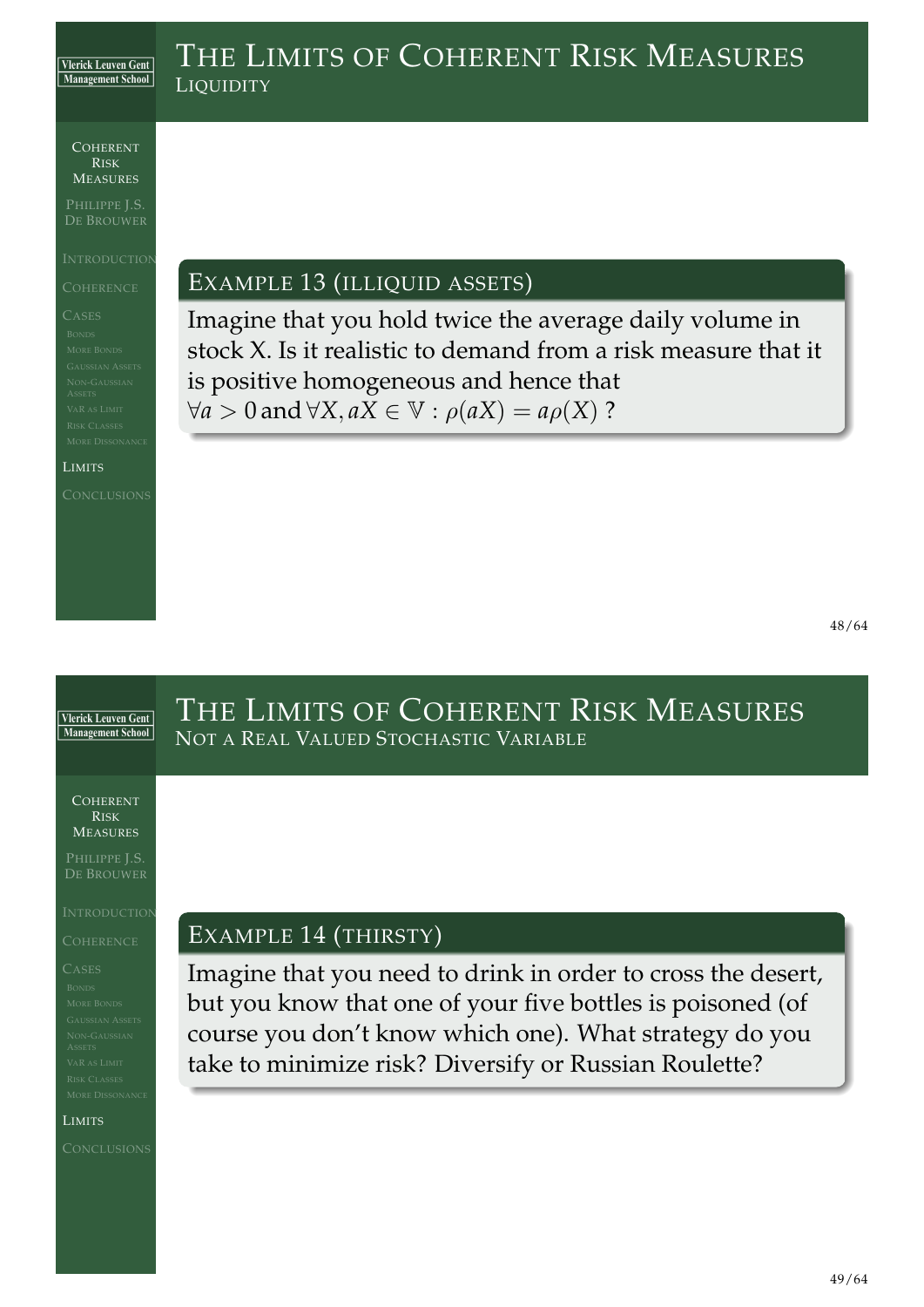## THE LIMITS OF COHERENT RISK MEASURES **SYSTEMICITY**

COHERENT RISK MEASURES

PHILIPPE J.S. DE BROUWER

LIMITS

EXAMPLE 15 (BASEL II WITH ES?)

Would it make sense to replace *VaR* in the capital requirements for banks by *ES*?

[A] It would be a significant improvement, but would it also not work systemic? (i.e. act as a non-linear feedback system in case of disaster)

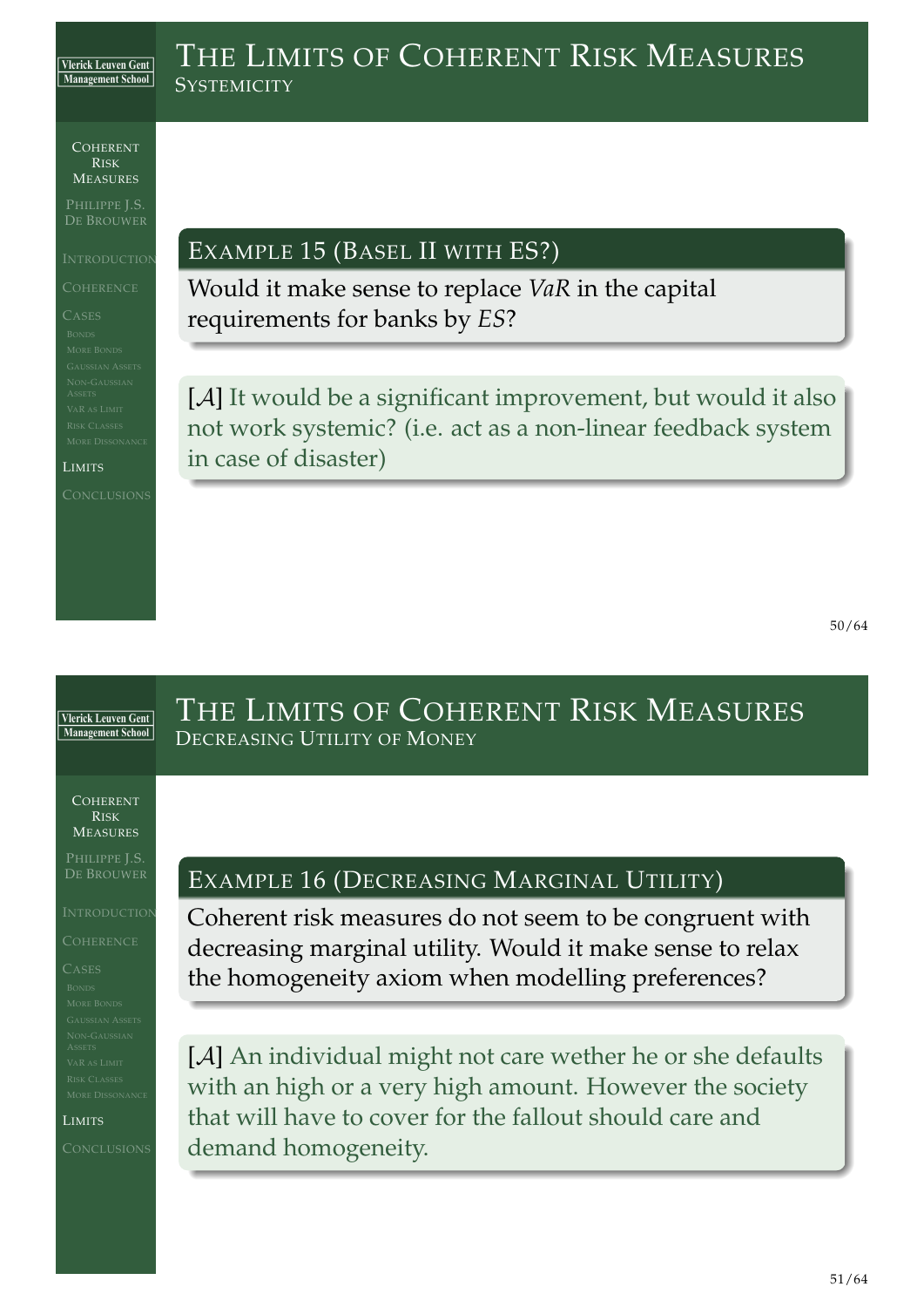## COHERENT

RISK MEASURES

PHILIPPE J.S. DE BROUWER

LIMITS

## EXAMPLE 17 (RISK AND REWARD INDICATOR?)

Could a coherent risk measure be a "risk and reward indicator"?

[A] Stochastic Dominance of Second Order implies dominance of *ES* (Yamai and Yoshiba 2002). However for *ES* to imply stochastic dominance of the second order–and hence imply preference in utility theory–one would need an infinite number of *ES* calculations for all  $\alpha \in [0, 1]$ .

**Vlerick Leuven Gent** SECTION 5 Management School COHERENT RISK MEASURES PHILIPPE J.S. **INTRODUCTION CONCLUSIONS [C](#page-14-0)ONCLUSIONS**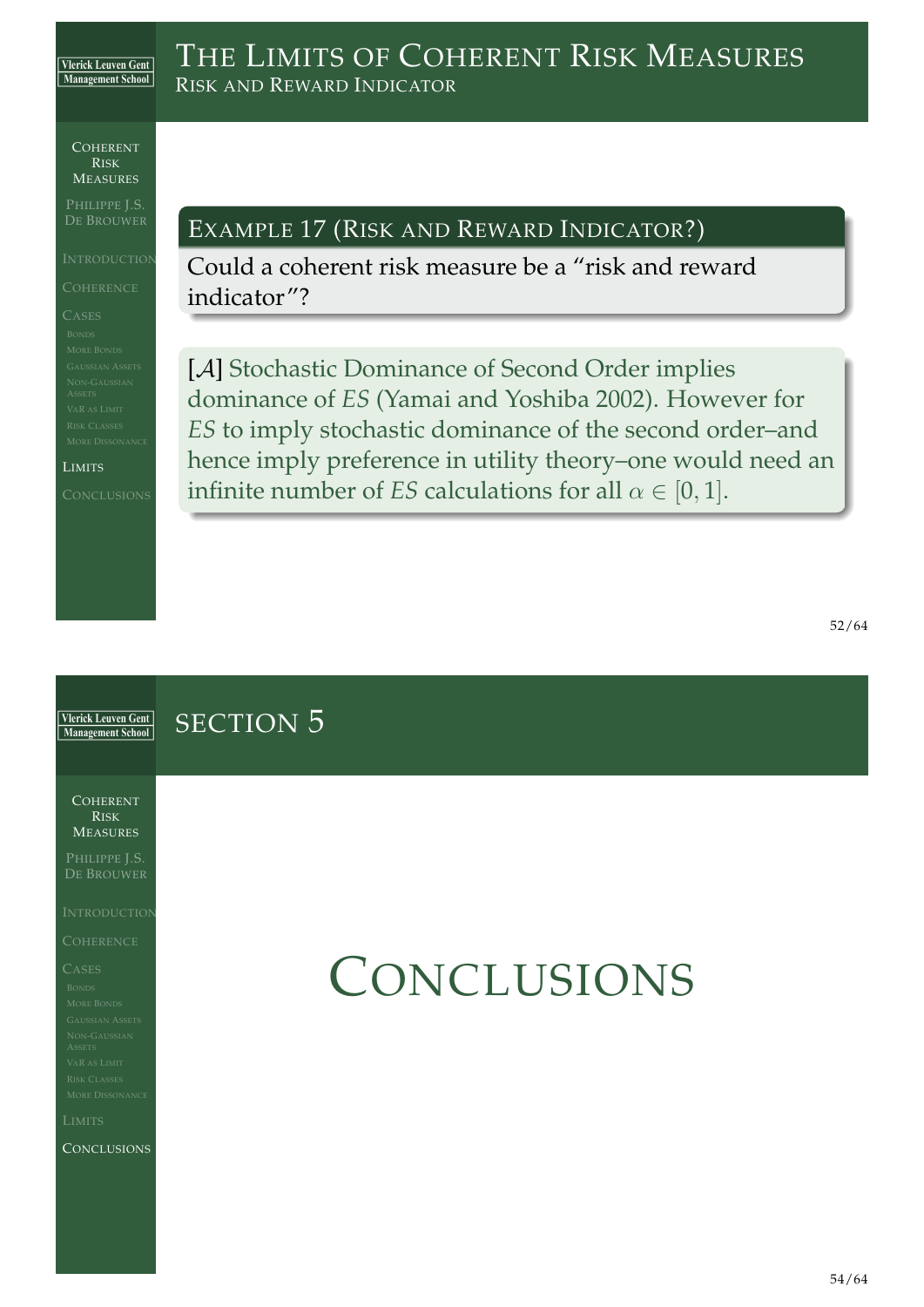#### **CONCLUSIONS Vlerick Leuven Gent** Management School

COHERENT RISK MEASURES

PHILIPPE J.S.

**CONCLUSIONS** 

- **1** The use of an incoherent risk measure will inevitably lead to counter-intuitive an dangerous results.
- 2 It is better to make rough assumptions about the left tail of the return distribution than to ignore it altogether.
- 3 Coherence does matter and its importance cannot be underestimated.

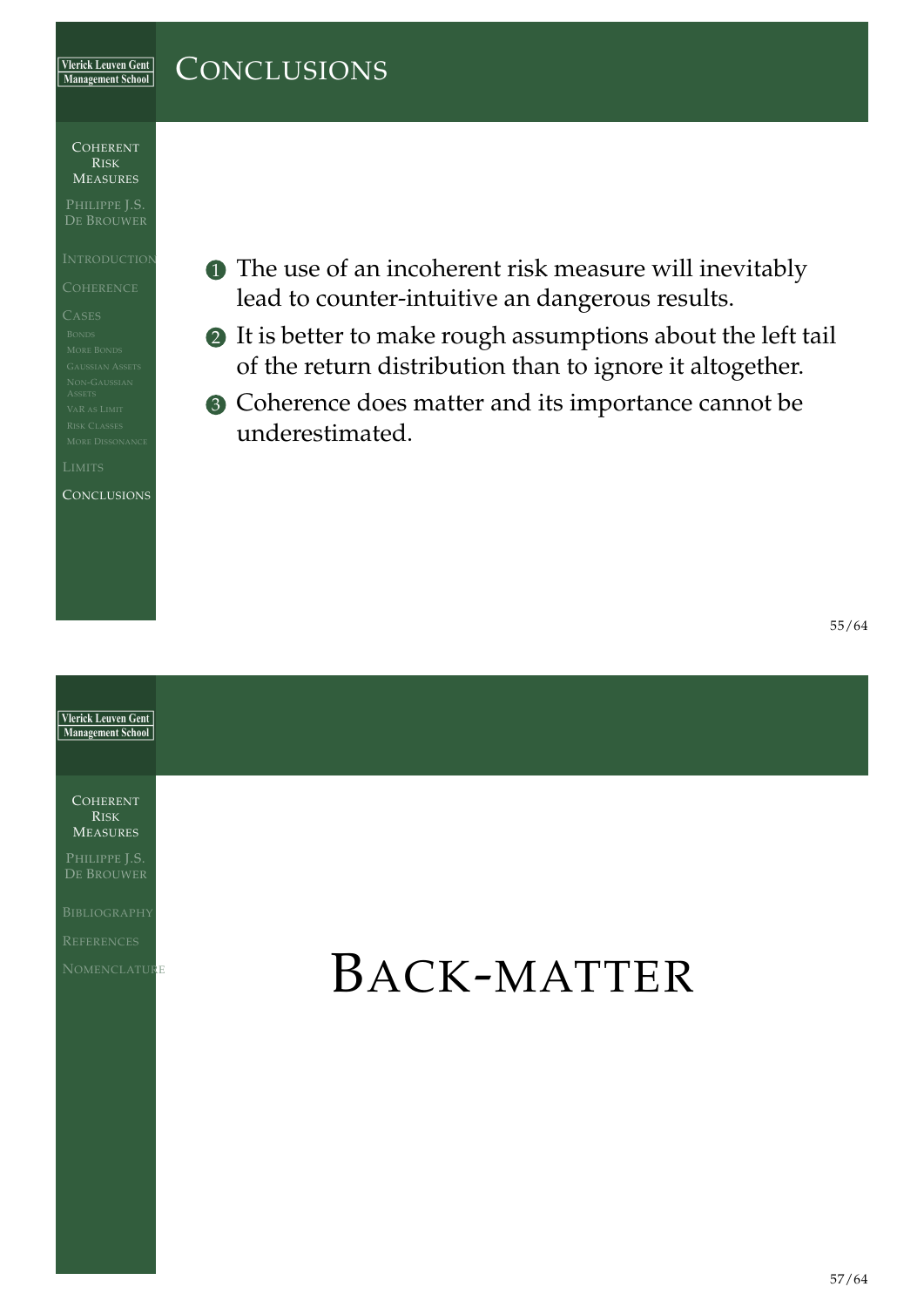#### **Vlerick Leuven Gent** SECTION 6 Management School

COHERENT RISK MEASURES

PHILIPPE J.S.

**BIBLIOGRAPHY** 

NOMENCLATURE

## BIBLIOGRAPHY

<span id="page-22-6"></span>59/64

#### <span id="page-22-5"></span><span id="page-22-4"></span><span id="page-22-3"></span><span id="page-22-2"></span><span id="page-22-1"></span><span id="page-22-0"></span>BIBLIOGRAPHY I **Vlerick Leuven Gent** Management School COHERENT RISK Artzner, P., F. Delbaen, J.-M. Eber, and D. Heath (1997). **MEASURES** Thinking coherently. *Risk 10*(11), 68–71. PHILIPPE J.S. Artzner, P., F. Delbaen, J.-M. Eber, and D. Heath (1999). Coherent measures of risk. **BIBLIOGRAPHY** *Mathematical finance 9*(3), 203–228. **REFERENCES** Bernoulli, D. (1738). **[N](#page-0-0)OMENCLATURE** Specimen theoriae novae de mensura sortis. *Comentarii Academiae Scientiarum Imperialis Petropolitanae Tomus V*, 175–192. De Brouwer, P. J. S. (2009, Feb). Maslowian portfolio theory: An alternative formulation of the behavioural portfolio theory. *Journal of Asset Management 9*(6), 359–365. Fisher, I. (1906). *[The nature of capital and income](#page-22-6)*. The Macmillan Company. Markowitz, H. M. (1952a). Portfolio selection. *Journal of Finance 6*, 77–91. Markowitz, H. M. (1952b). The utility of wealth. *Journal of Political Economy 60*, 151–158.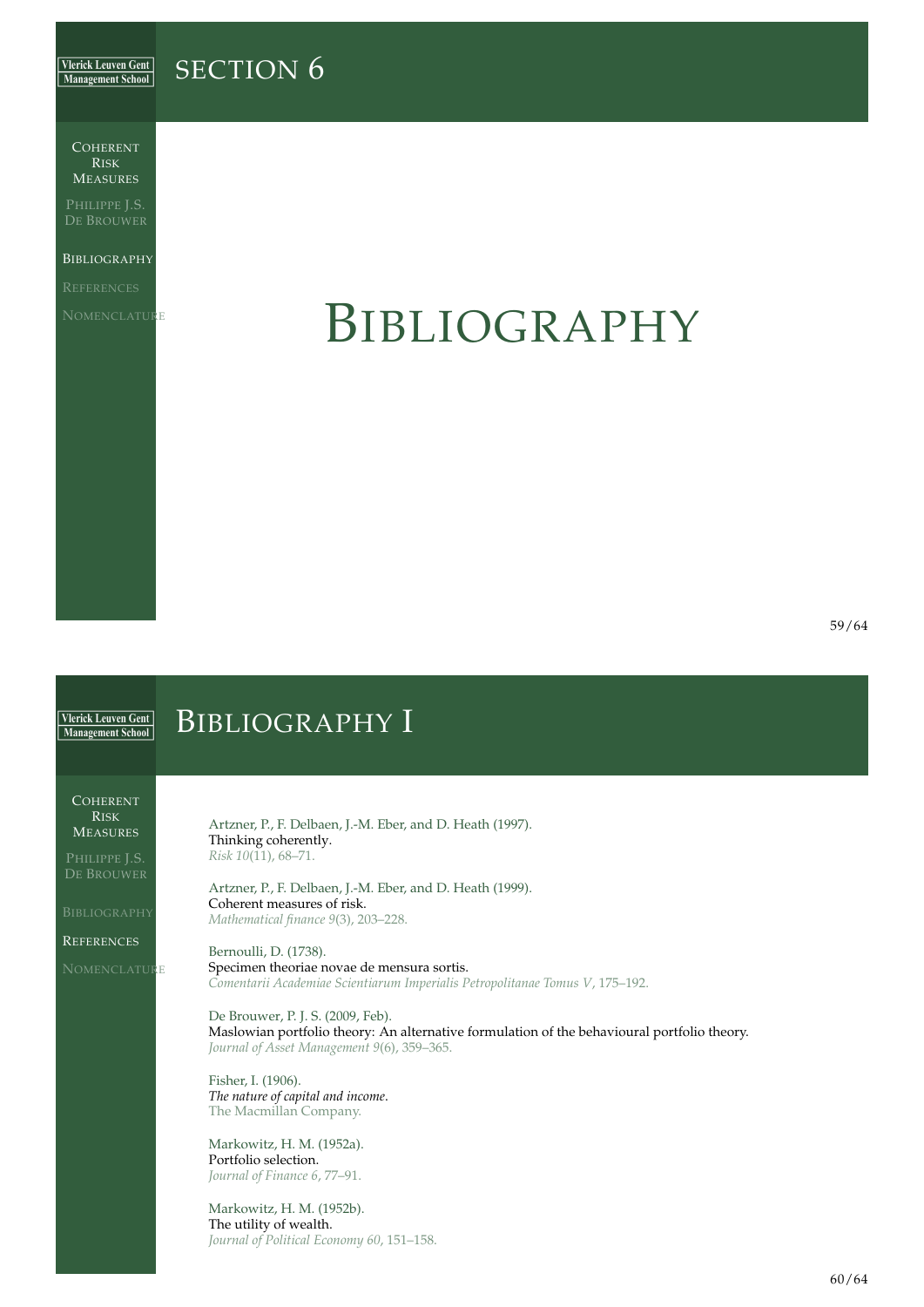#### BIBLIOGRAPHY II **Vlerick Leuven Gent** Management School

#### COHERENT RISK MEASURES

PHILIPPE J.S.

**REFERENCES** 

**NOMENCLATURE** 

Markowitz, H. M. (1959). *Portfolio Selection: Efficient Diversification of Investments*. New York: John Wiley & Sons.

Markowitz, H. M. (1991). Foundations of portfolio theory. *Journal of Finance 46*(2), 469–477.

Marschak, J. (1938). Money and the Theory of Assets. *Econometrica, Journal of the Econometric Society*, 311–325.

Pflug, G. C. (2000). Some remarks on the value-at-risk and the conditional value-at-risk. *Probabilistic constrained optimization: Methodology and applications 38*, 272–281.

Yamai, Y. and T. Yoshiba (2002, Jan). On the Validity of Value-at-Risk: Comparative Analysis with Expected Shortfall. *Monetary and economic studies 20*(1), 57–86.

<span id="page-23-2"></span><span id="page-23-1"></span><span id="page-23-0"></span>**Vlerick Leuven Gent** SECTION<sub>8</sub> Management School COHERENT RISK MEASURES PHILIPPE J.S. NOMENCLATURE **[N](#page-0-0)OMENCLATURE**